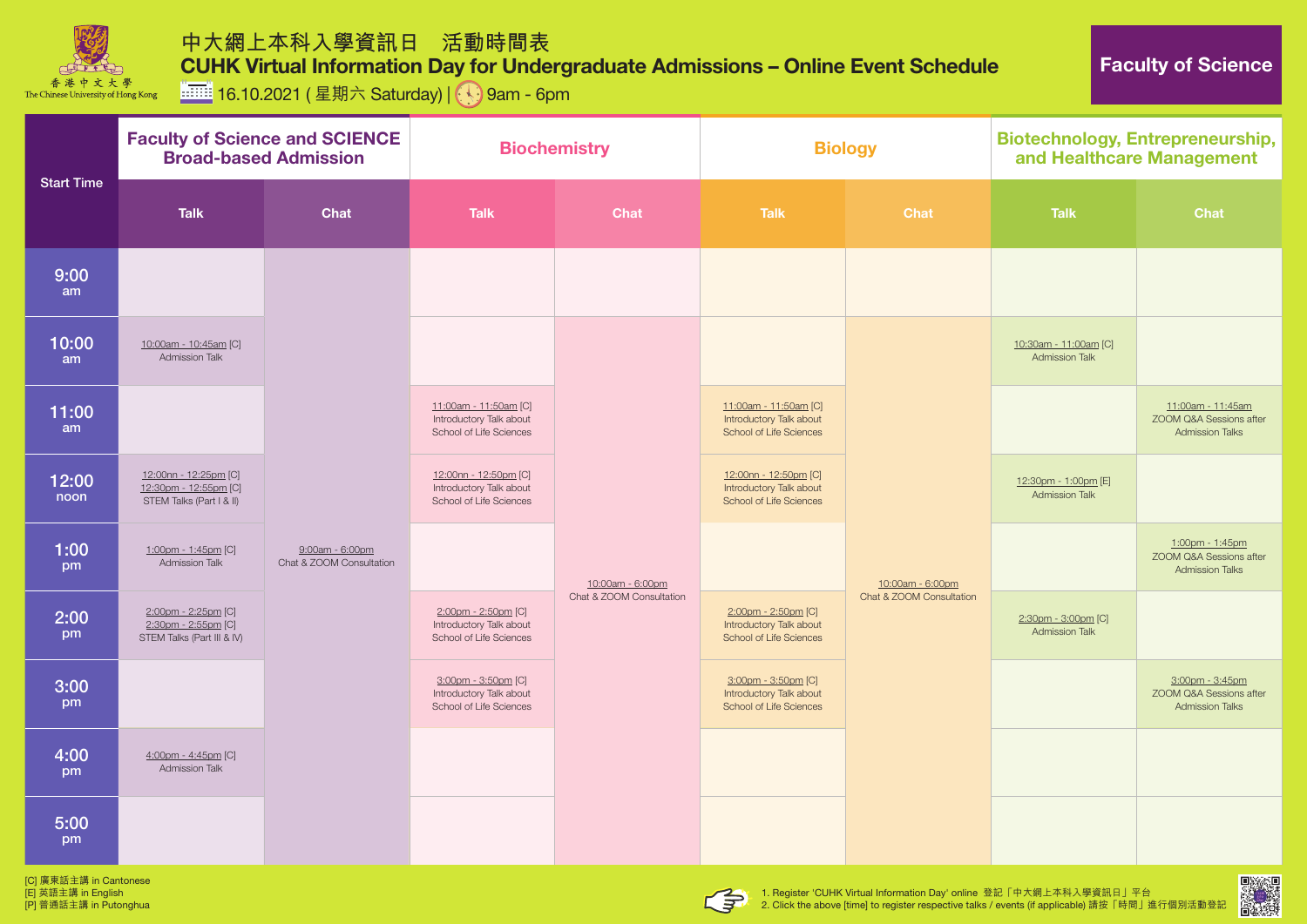

**iiiiiiii** 16.10.2021 (星期六 Saturday) | **9am - 6pm** 

[C] 廣東話主講 in Cantonese [E] 英語主講 in English [P] 普通話主講 in Putonghua





2. Click the above [time] to register respective talks / events (if applicable) 請按「時間」進行個別活動登記



| <b>Start Time</b> | <b>Cell and Molecular Biology</b>                                                |                          | <b>Environmental Science</b>                   |                                              | <b>Food and Nutritional</b><br><b>Sciences</b>                              |                                              | <b>Molecular Biotechnology</b>                                                     |                                              |
|-------------------|----------------------------------------------------------------------------------|--------------------------|------------------------------------------------|----------------------------------------------|-----------------------------------------------------------------------------|----------------------------------------------|------------------------------------------------------------------------------------|----------------------------------------------|
|                   | <b>Talk</b>                                                                      | <b>Chat</b>              | <b>Talk</b>                                    | <b>Chat</b>                                  | <b>Talk</b>                                                                 | <b>Chat</b>                                  | <b>Talk</b>                                                                        | <b>Chat</b>                                  |
| 9:00<br>am        |                                                                                  |                          |                                                |                                              |                                                                             |                                              |                                                                                    |                                              |
| 10:00<br>am       |                                                                                  |                          |                                                | 10:00am - 6:00pm<br>Chat & ZOOM Consultation |                                                                             | 10:00am - 6:00pm<br>Chat & ZOOM Consultation |                                                                                    | 10:00am - 6:00pm<br>Chat & ZOOM Consultation |
| 11:00<br>am       | 11:00am - 11:50am [C]<br>Introductory Talk about<br>School of Life Sciences      |                          | 11:00am - 11:45am [C]<br><b>Admission Talk</b> |                                              | 11:00am - 11:50am [C]<br>Introductory Talk about<br>School of Life Sciences |                                              | 11:00am - 11:50am [C]<br>Introductory Talk about<br>School of Life Sciences        |                                              |
| 12:00<br>noon     | 12:00nn - 12:50pm [C]<br>Introductory Talk about<br>School of Life Sciences      |                          |                                                |                                              | 12:00nn - 12:50pm [C]<br>Introductory Talk about<br>School of Life Sciences |                                              | 12:00nn - 12:50pm [C]<br>Introductory Talk about<br><b>School of Life Sciences</b> |                                              |
| 1:00<br>pm        |                                                                                  | 10:00am - 6:00pm         | 1:00pm - 1:45pm [C]<br><b>Admission Talk</b>   |                                              |                                                                             |                                              |                                                                                    |                                              |
| 2:00<br>pm        | 2:00pm - 2:50pm [C]<br>Introductory Talk about<br>School of Life Sciences        | Chat & ZOOM Consultation |                                                |                                              | 2:00pm - 2:50pm [C]<br>Introductory Talk about<br>School of Life Sciences   |                                              | 2:00pm - 2:50pm [C]<br>Introductory Talk about<br><b>School of Life Sciences</b>   |                                              |
| 3:00<br>pm        | 3:00pm - 3:50pm [C]<br>Introductory Talk about<br><b>School of Life Sciences</b> |                          | 3:00pm - 3:45pm [C]<br><b>Admission Talk</b>   |                                              | 3:00pm - 3:50pm [C]<br>Introductory Talk about<br>School of Life Sciences   |                                              | 3:00pm - 3:50pm [C]<br>Introductory Talk about<br><b>School of Life Sciences</b>   |                                              |
| 4:00<br>pm        |                                                                                  |                          |                                                |                                              |                                                                             |                                              |                                                                                    |                                              |
| 5:00<br>pm        |                                                                                  |                          |                                                |                                              |                                                                             |                                              |                                                                                    |                                              |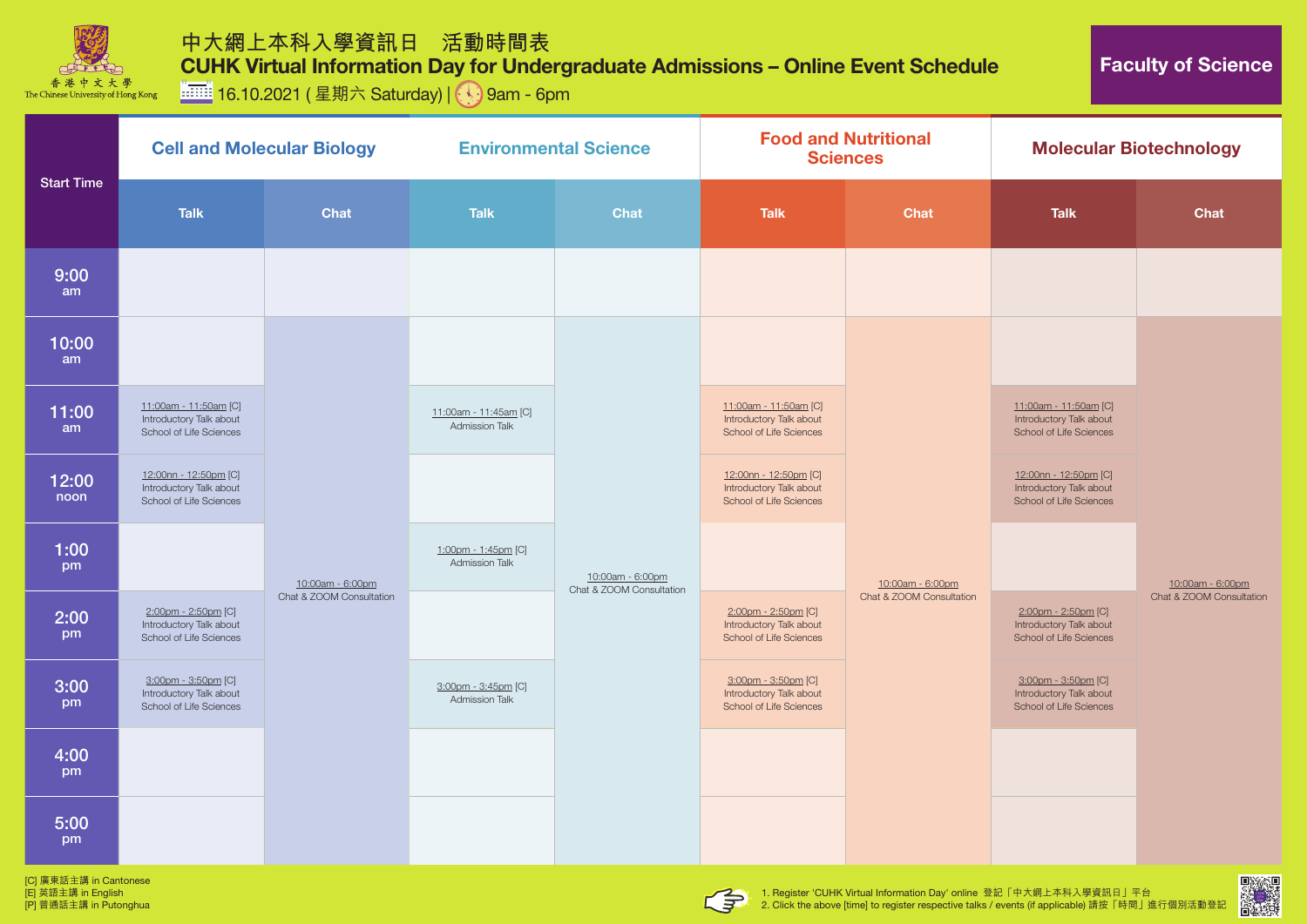

**iiiiiii** 16.10.2021 (星期六 Saturday) | 9am - 6pm

[C] 廣東話主講 in Cantonese [E] 英語主講 in English [P] 普通話主講 in Putonghua





## **System Science**

| <b>Start Time</b> |                                         | <b>Chemistry</b>                             | <b>Earth and Environmental Sciences</b>        |                                              | <b>Earth System Science</b>                    |                          |  |
|-------------------|-----------------------------------------|----------------------------------------------|------------------------------------------------|----------------------------------------------|------------------------------------------------|--------------------------|--|
|                   | <b>Talk</b>                             | <b>Chat</b>                                  | <b>Talk</b>                                    | <b>Chat</b>                                  | <b>Talk</b>                                    | <b>Chat</b>              |  |
| 9:00<br>am        |                                         |                                              |                                                |                                              |                                                |                          |  |
| 10:00<br>am       | 10:00am - 10:45am [C]<br>Programme Talk | 10:00am - 6:00pm<br>Chat & ZOOM Consultation |                                                | 10:00am - 6:00pm<br>Chat & ZOOM Consultation |                                                |                          |  |
| 11:00<br>am       | 11:00am - 11:45am [C]<br>Programme Talk |                                              | 11:00am - 11:45am [C]<br><b>Admission Talk</b> |                                              | 11:00am - 11:45am [C]<br><b>Admission Talk</b> |                          |  |
| 12:00<br>noon     | 12:00nn - 12:45pm [C]<br>Programme Talk |                                              |                                                |                                              |                                                | 10:00am - 6:00pm         |  |
| 1:00<br>pm        |                                         |                                              | 1:00pm - 1:45pm [C]<br><b>Admission Talk</b>   |                                              | 1:00pm - 1:45pm [C]<br><b>Admission Talk</b>   |                          |  |
| 2:00<br>pm        | 2:00pm - 2:45pm [C]<br>Programme Talk   |                                              |                                                |                                              |                                                | Chat & ZOOM Consultation |  |
| 3:00<br>pm        | 3:00pm - 3:45pm [C]<br>Programme Talk   |                                              | 3:00pm - 3:45pm [C]<br><b>Admission Talk</b>   |                                              | 3:00pm - 3:45pm [C]<br><b>Admission Talk</b>   |                          |  |
| 4:00<br>pm        | 4:00pm - 4:45pm [C]<br>Programme Talk   |                                              |                                                |                                              |                                                |                          |  |
| 5:00<br>pm        |                                         |                                              |                                                |                                              |                                                |                          |  |



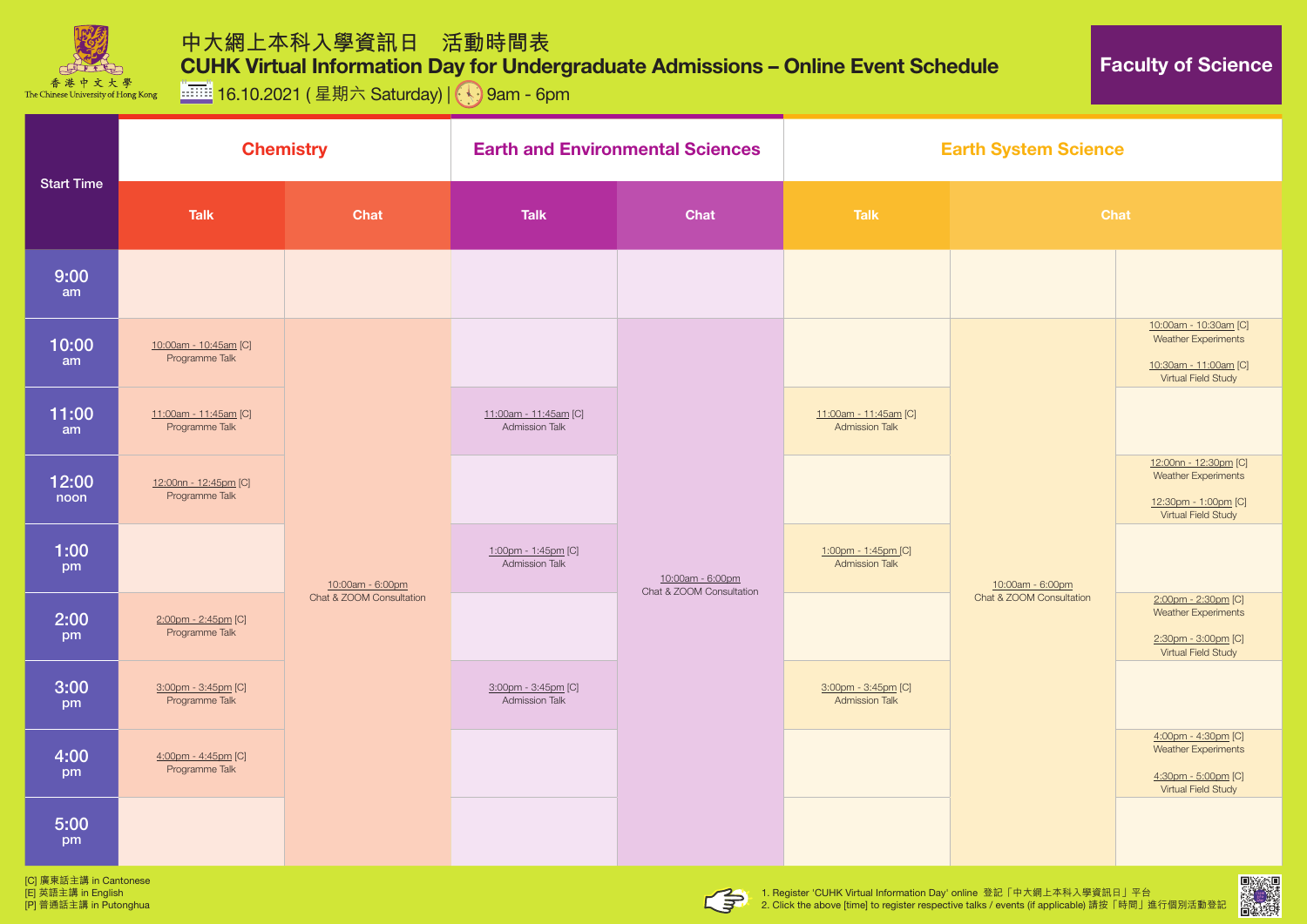

**iiiiiii** 16.10.2021 (星期六 Saturday) | 9am - 6pm

[C] 廣東話主講 in Cantonese [E] 英語主講 in English [P] 普通話主講 in Putonghua







| <b>Start Time</b> | <b>Mathematics</b>                             |                                              |                                              | <b>Natural Sciences</b>                      | <b>Physics</b>                                                             |                                              |                                                                                      |
|-------------------|------------------------------------------------|----------------------------------------------|----------------------------------------------|----------------------------------------------|----------------------------------------------------------------------------|----------------------------------------------|--------------------------------------------------------------------------------------|
|                   | <b>Talk</b><br><b>Chat</b>                     |                                              | <b>Talk</b><br>Chat                          |                                              | <b>Talk</b>                                                                | Chat                                         |                                                                                      |
| 9:00<br>am        |                                                |                                              |                                              |                                              |                                                                            |                                              |                                                                                      |
| 10:00<br>am       | 10:00am - 10:45am [C]<br><b>Admission Talk</b> | 10:00am - 6:00pm<br>Chat & ZOOM Consultation |                                              | 10:00am - 6:00pm<br>Chat & ZOOM Consultation | 10:00am - 11:00am [C]<br><b>Admission Talk</b>                             | 10:00am - 6:00pm<br>Chat & ZOOM Consultation |                                                                                      |
| 11:00<br>am       |                                                |                                              | 11:00am - 12:00nn [C]<br>Admission Talk      |                                              |                                                                            |                                              | 11:00am - 12:00nn [C]<br><b>Student Sharing in Research</b><br>and Teaching (Part I) |
| 12:00<br>noon     |                                                |                                              |                                              |                                              | 12:00nn - 1:00pm [C]<br><b>Admission Talk</b>                              |                                              | 12:00nn - 12:30pm [C]<br><b>Alumnus Sharing</b><br>Session (Part I)                  |
| 1:00<br>pm        |                                                |                                              |                                              |                                              | 1:00pm - 2:00pm [C]<br>Online Lecture: Principles of Special<br>Relativity |                                              |                                                                                      |
| 2:00<br>pm        |                                                |                                              | 2:00pm - 3:00pm [C]<br><b>Admission Talk</b> |                                              | 2:00pm - 3:00pm [C]<br><b>Admission Talk</b>                               |                                              |                                                                                      |
| 3:00<br>pm        | 3:00pm - 3:45pm [C]<br><b>Admission Talk</b>   |                                              |                                              |                                              |                                                                            |                                              | 3:00pm - 3:30pm [C]<br><b>Alumnus Sharing</b><br>Session (Part II)                   |
| 4:00<br>pm        |                                                |                                              | 4:00pm - 5:00pm [C]<br><b>Admission Talk</b> |                                              |                                                                            |                                              | 4:00pm - 5:00pm [C]<br><b>Student Sharing in Research</b><br>and Teaching (Part II)  |
| 5:00<br>pm        |                                                |                                              |                                              |                                              |                                                                            |                                              |                                                                                      |